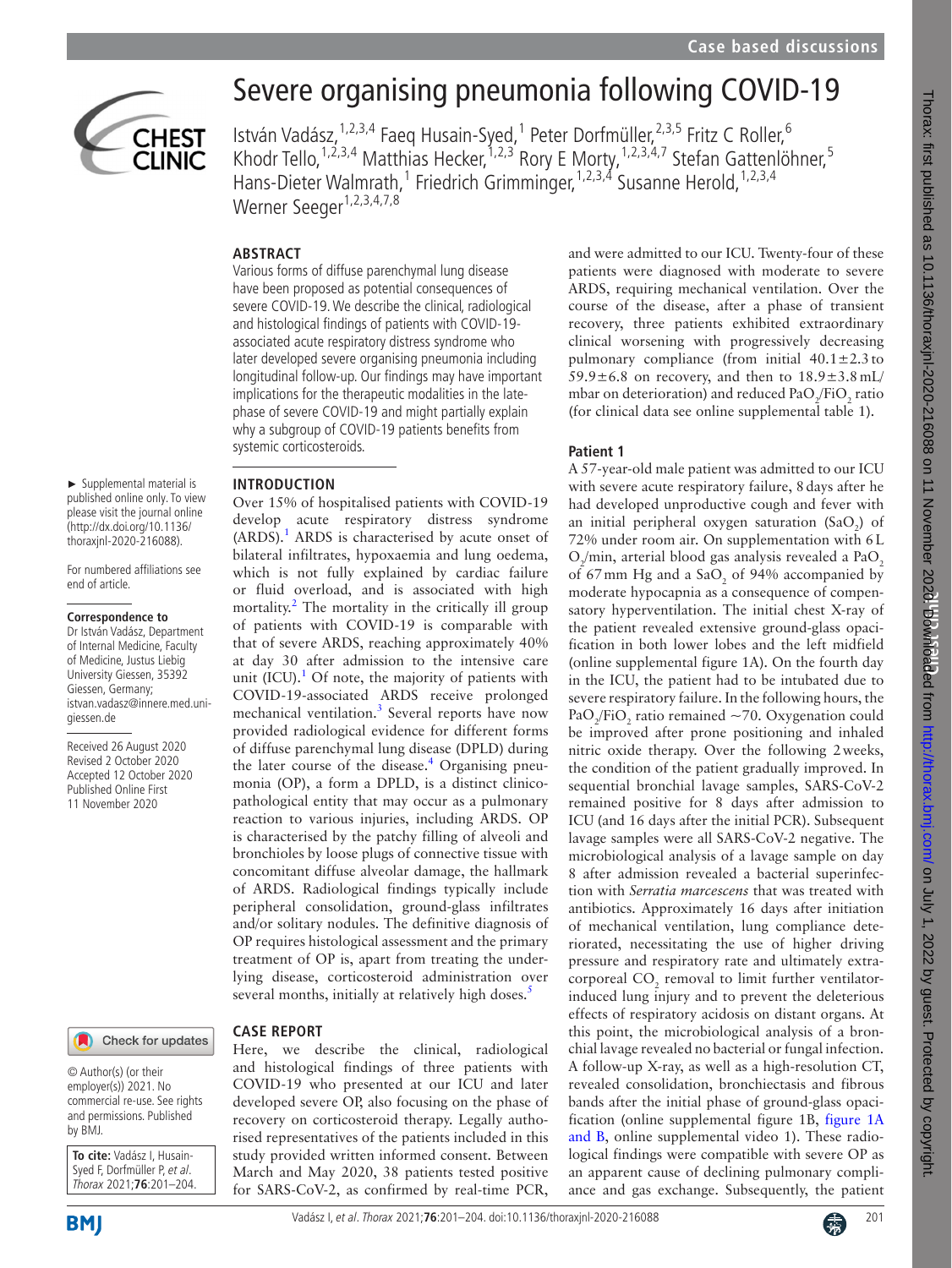

**Figure 1** Organising pneumonia complicating severe COVID-19. (A) Thoracic CT of a patient with COVID-19 on clinical deterioration and markedly decreasing pulmonary compliance 16 days after the initiation of mechanical ventilation, revealing extensive subpleural patchy consolidation (black asterisk), fibrotic bands and traction bronchiectasis (black arrow) of the middle lobe, the lingula and both lower lobes, compatible with organising pneumonia. (B) A colour-coded lung density map (based on Hounsfield units) at the same level as (A). Blue areas represent normal lung tissue with normal lung density values, whereas green areas represent lung tissue with slightly increased density values, consistent with ground-glass opacification and red/white areas characterise lung tissue with markedly increased density values consistent with consolidations/fibrotic changes. (C) Follow-up CT approximately 8 weeks after the initiation of corticosteroid therapy, showing partially reversed peribronchovascular consolidation, fibrotic bands and bronchiectasis. (D) The corresponding colour-coded lung density map confirms the decreased density values of the affected areas. (E) Histology of a transbronchial biopsy from the same patient with H&E staining at a magnification of ×400 is illustrated. The organisation of an actin<sup>+</sup> fibrous plug (immunostainings not shown) within an alveolus, intermingled with lymphocytes (dotted line), corresponding to organising pneumonia with prominent hyperplasia of surrounding alveolar pneumocytes (arrows). Scale bar corresponds to 40 µm.

underwent bronchoscopy with transbronchial biopsies from the affected regions to enable histological evaluation. Apart from diffuse alveolar damage, histopathological findings confirmed the typical features of OP, including mesenchymal plugs partially filling the alveolar lumen (Masson bodies; [figure](#page-1-0) 1E, [online](https://dx.doi.org/10.1136/thoraxjnl-2020-216088)  [supplemental figure 2\)](https://dx.doi.org/10.1136/thoraxjnl-2020-216088). Consequently, a systemic corticosteroid therapy with prednisolone at a dose of 1mg/kg/d for 4weeks, and gradually reduced over the subsequent weeks, was initiated. On steroid therapy, the pulmonary function and blood gases markedly improved, which correlated with the radiological findings (figure [1C and D](#page-1-0) and [online supplemental video 2](https://dx.doi.org/10.1136/thoraxjnl-2020-216088)). Two and 4weeks after the initiation of steroid therapy, respectively, the patient was weaned from extracorporeal  $\mathrm{CO}_2$  removal and <span id="page-1-0"></span>the ventilator; after which he was transferred to a rehabilitation clinic without any oxygen supplementation required.

#### **Patient 2**

An intubated 70-year-old male patient with COPD was transferred to our ICU from another hospital with confirmed SARS-CoV-2 infection, presenting with an acute pneumothorax on mechanical ventilation that could only partially be resolved after placing a narrow-bore chest tube. The patient was admitted to the ICU 8 days after the initial presentation of symptoms, and mechanical ventilation was required 2 days postadmission. The pneumothorax was evident on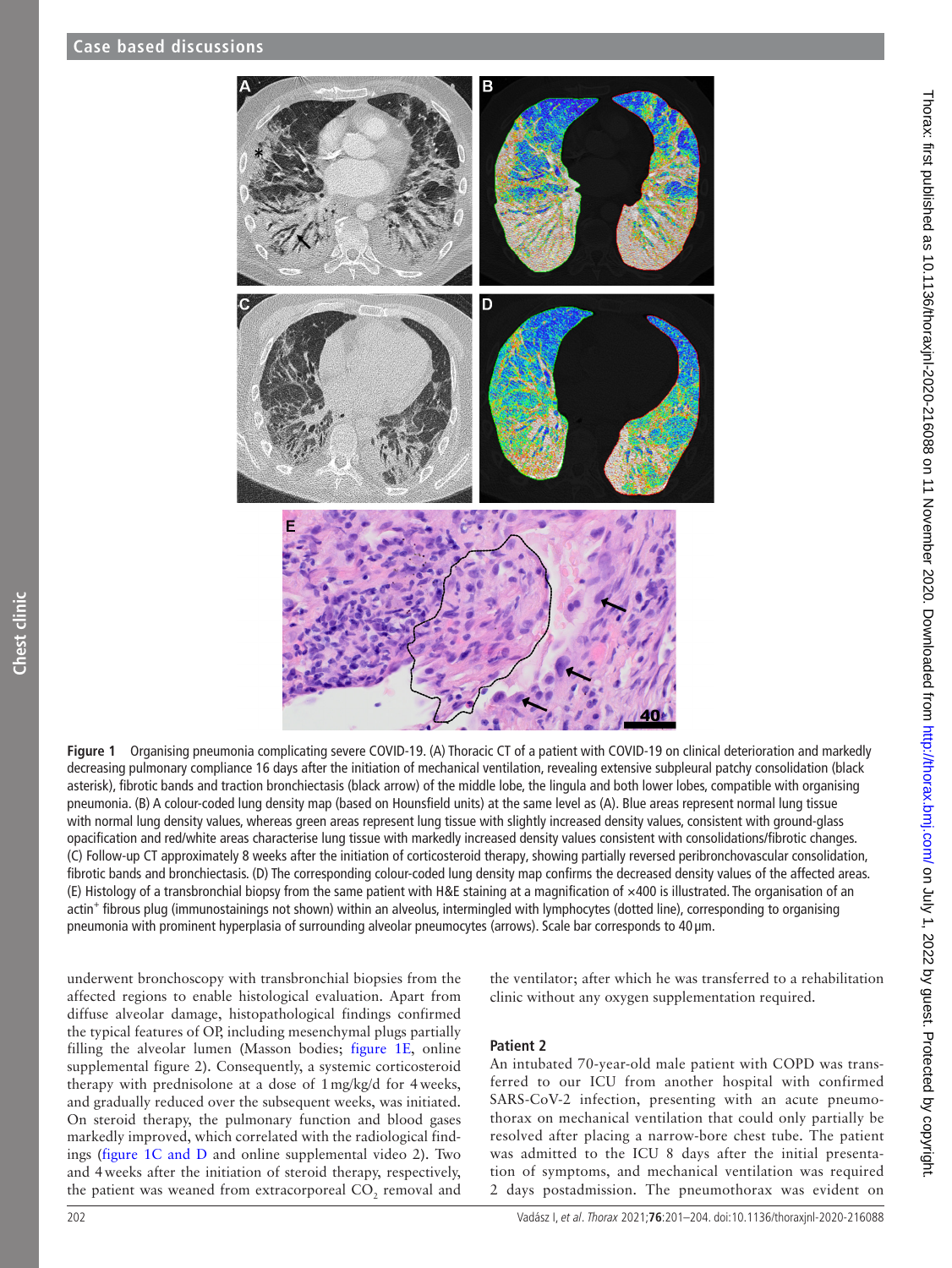day 6 after initiation of mechanical ventilation, and transfer to our centre followed 2 days after placement of two chest tubes. After placing a large-bore chest tube at our ICU, the patient exhibited a transient recovery; however, it remained difficult to wean the patient from the ventilator. Over the following 4 weeks, a progressive clinical worsening with gradually decreasing pulmonary compliance was evident, similarly to patient 1. High-resolution CT revealed consolidation and bronchiectasis, in line with the presentation of OP, which was confirmed by histological analysis of transbronchial biopsies. On prednisolone therapy at an initial dose of 1 mg/kg/d for 4 weeks, both pulmonary compliance and the extent of the OP that was evident radiologically markedly improved, and the patient was rapidly weaned off the ventilator. However, over the following weeks, several episodes of pneumothorax complicated this case and required video-assisted thoracoscopic surgery. Nevertheless, nearly 4 months after admission, this patient was discharged from the ICU without any need for supplemental oxygen.

#### **Patient 3**

Similar to patient 2, patient 3 was transferred to our ICU from another hospital with confirmed SARS-CoV-2 infection 8 days after the initial presentation of symptoms. At admission, the 76-year-old male patient required supplementation of 6L  $O_2/$ min. After a further deterioration of respiratory function, the patient underwent intubation 4 days later because non-invasive ventilation via a helmet was not tolerated. After the acute phase of ARDS, weaning of the patient from the ventilator remained problematic. On worsening of lung compliance, CT suggested OP. The diagnosis of OP was confirmed by histological analysis of transbronchial biopsies, 8 weeks after initiation of mechanical ventilation. Similar to the other two cases, on prednisolone therapy, radiological signs of OP abated, and the patient was weaned from the ventilator. Of note, 4weeks after the initiation of prednisolone, the patient was transferred to a rehabilitation clinic without the requirement of supplemental oxygen.

#### **DISCUSSION**

To the best of our knowledge, this is the first report on OP with longitudinal follow-up secondary to COVID-19 associated ARDS. Of note, our findings may have important implications for the therapeutic modalities in the late phase of severe COVID-19 since OP is generally regarded as cortico-steroid sensitive.<sup>[5](#page-3-3)</sup> Furthermore, the incidence of OP  $(12.5\%)$ is relatively common in our cohort. Although our study has the limitations of its single-centre nature and of small sample size, these findings might partially explain why a subgroup of COVID-19 patients appears to benefit from systemic corticosteroids.<sup>[6](#page-3-4)</sup>

Various other forms of DPLD have also been proposed as potential complications/consequences of severe COVID-19, including pathologies where more prominent fibrotic changes are evident.<sup>[7](#page-3-5)</sup> Even if these entities are relatively rare, given that as of 1 October 2020, over 34 million people worldwide have been infected with SARS-CoV-2, the implications at the population level are potentially significant. Thus, it is important that the survivors of severe (and perhaps also mild and moderate) COVID-19 are followed-up regularly in specialised centres to recognise potential deteriorations early. Indeed, in our lung centre, we have now established a post-COVID-19 outpatient clinic where, at timed intervals, patientreported outcome measures are collected and lung function as

well as longitudinal CT scans are performed and analysed to more precisely assess the burden of DPLD on COVID-19 and whether it varies from non-COVID ARDS.

Importantly, corticosteroids (6 mg dexamethasone or equivalent given once daily for up to 10 days) are now recommended by the WHO in severe and critical forms of COVID-19.[6 8](#page-3-4) Thus, it may well be that although the dose and duration of corticosteroid therapy in OP clearly differ, the incidence of OP on ARDS secondary to COVID-19 might decrease. However, in selected cases in which patients show clinical worsening together with consolidation, bronchiectasis and/or fibrotic changes in radiological imaging, transbronchial biopsies enabling further histological evaluation might have added value.

Furthermore, whether these pathologies are specific to COVID-19 or rather a consequence of sustained mechanical ventilation has not yet been determined. If deleterious remodelling has been confirmed, it will be important to tease out the mechanisms by which such pathologies are driven and their nature regarding reversibility. Moreover, as parenchymal alterations on COVID-19 have been described relatively early in a subset of patients,<sup>[7](#page-3-5)</sup> it might be worthwhile to investigate whether in the early post-acute phase of COVID-19, a preventive anti-inflammatory approach is more beneficial than a therapeutic one. Prospective interventional clinical trials to address these issues are warranted.

#### **Author affiliations**

<sup>1</sup>Department of Internal Medicine, Faculty of Medicine, Justus Liebig University Giessen, Giessen, Hessen, Germany

<sup>2</sup>Universities of Giessen and Marburg Lung Center, Giessen, Hessen, Germany <sup>3</sup>German Center for Lung Research, Giessen, Hessen, Germany

<sup>4</sup>The Cardio-Pulmonary Institute, Giessen, Hessen, Germany<br><sup>5</sup>Institute of Pathology, Faculty of Medicine, Justus Liphia U

<sup>5</sup>Institute of Pathology, Faculty of Medicine, Justus Liebig University Giessen, Giessen, Hessen, Germany

<sup>6</sup>Department of Radiology, Faculty of Medicine, Justus Liebig University Giessen, Giessen, Hessen, Germany

<sup>7</sup>Department of Lung Development and Remodelling, Max Planck Institute for Heart and Lung Research, Bad Nauheim, Hessen, Germany

<sup>8</sup>Institute for Lung Health, Giessen, Hessen, Germany

**Contributors** The authors shared data collection, data analyses and data interpretation, as well as preparation, review and approval of the manuscript. The corresponding author had full access to all study data and had final responsibility for the decision to submit for publication. IV, FH-S, PD, FCR, KT, MH, SG, H-DW, FG, SH and WS: acquisition, analyses or interpretation of data. REM, SG, H-DW, SH and WS: literature research and clinical advice. IV: manuscript drafting. IV, FH-S, PD, FCR, KT, MH, REM, SG, H-DW, FG, SH and WS: critical revision of the manuscript for important intellectual content. IV, FH-S, PD and FCR: figure illustration. IV and WS: study supervision.

**Funding** Grants from the Federal Ministry of Education and Research (German Center for Lung Research [DZL/ALI]; to IV, FG, SH and WS), the German Research Foundation (DFG/CRU309; to IV, REM, FG, SH and WS) and The Cardio-Pulmonary Institute (EXC 2026; Project ID: 390649896; to IV, KT, REM, FG, SH and WS)), the von Behring Röntgen Foundation (Project 66-LV07; to IV) supported this work.

**Competing interests** None declared.

**Patient consent for publication** Obtained.

**Provenance and peer review** Not commissioned; externally peer reviewed.

This article is made freely available for use in accordance with BMJ's website terms and conditions for the duration of the covid-19 pandemic or until otherwise determined by BMJ. You may use, download and print the article for any lawful, non-commercial purpose (including text and data mining) provided that all copyright notices and trade marks are retained.

#### **REFERENCES**

<span id="page-2-0"></span>1 Cummings MJ, Baldwin MR, Abrams D, et al. Epidemiology, clinical course, and outcomes of critically ill adults with COVID-19 in New York City: a prospective cohort study. [Lancet](http://dx.doi.org/10.1016/S0140-6736(20)31189-2) 2020;395:1763–70.